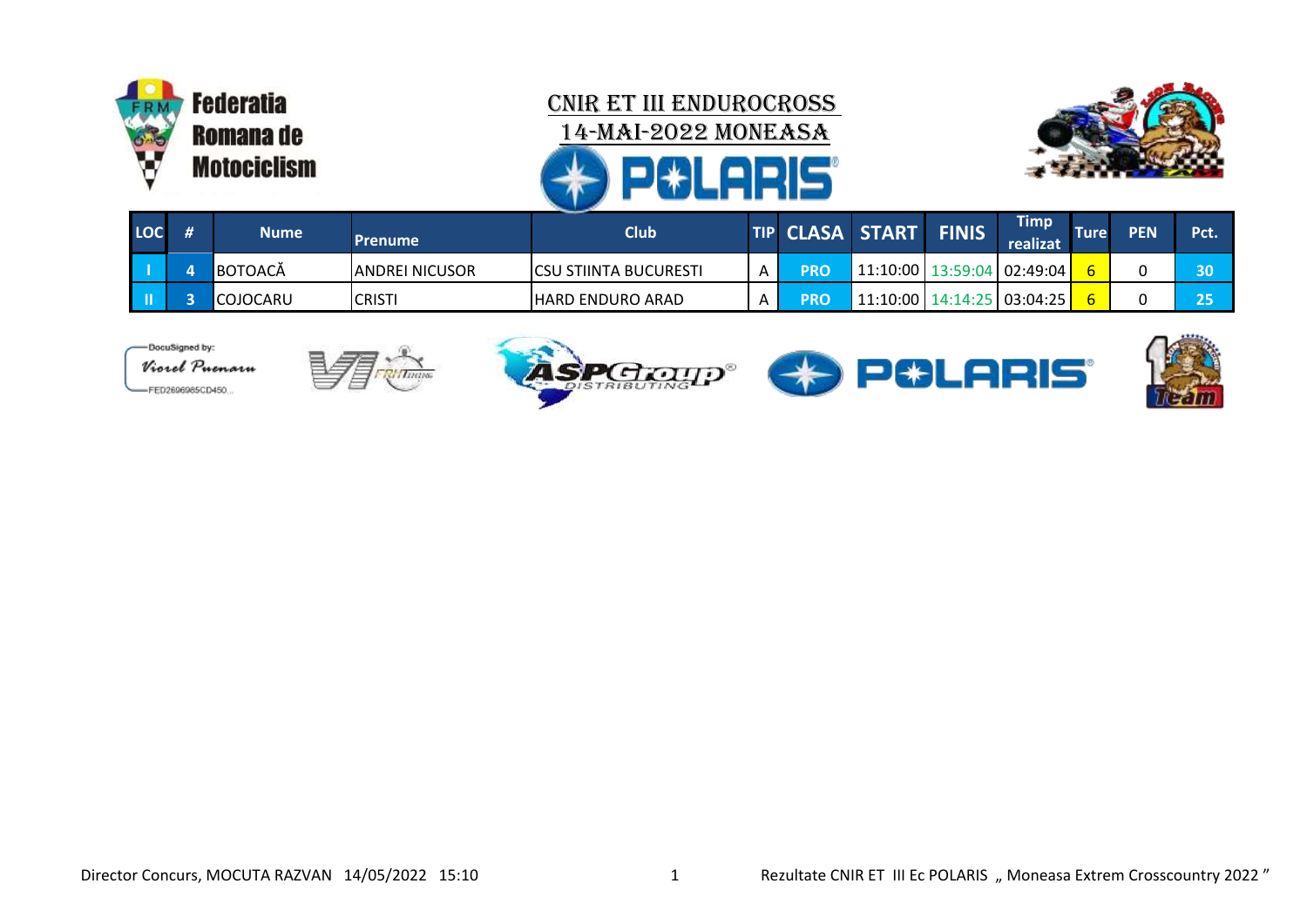



| LOC       | #          | <b>Nume</b>     | <b>Prenume</b>            | <b>Club</b>              |   | TIP CLASA START FINIS |  |                                | <b>Timp</b><br>realizat | <b>Ture</b> | <b>PEN</b> | Pct. |
|-----------|------------|-----------------|---------------------------|--------------------------|---|-----------------------|--|--------------------------------|-------------------------|-------------|------------|------|
|           | 102        | <b>CĂRABA</b>   | <b>IFLORIN MARIUS</b>     | <b>IMASTER BIKE CLUJ</b> | Α | VET                   |  | 11:11:00   14:15:03   03:04:03 |                         | 6.          |            | 30   |
| Lш        | 100        | <b>GAGYI</b>    | <b>IPETER ZSOLT</b>       | IMASTER BIKE CLUJ        | А | VET                   |  | 11:11:00   14:21:55   03:10:55 |                         | ъ.          |            | 25   |
| l III     | 103        | <b>GHILINTA</b> | <b>I</b> LIVIU FANEL      | HARD ENDURO ARAD         | A | VET                   |  | 11:11:00   14:39:17   03:28:17 |                         | ь.          |            | 22   |
| $\vert$ 4 | 104        | <b>GHILINTĂ</b> | IDAN MARIAN               | IHARD ENDURO ARAD        | A | VET                   |  | 11:11:00   14:09:09   02:58:09 |                         |             |            | 20   |
|           | <b>AOP</b> | <b>DRAGOS</b>   | <b>CRISTIAN FLORENTIN</b> | ILION RACING TEAM SEBIS  | A | VET                   |  | 11:11:00   14:10:59   02:59:59 |                         |             |            | 19   |







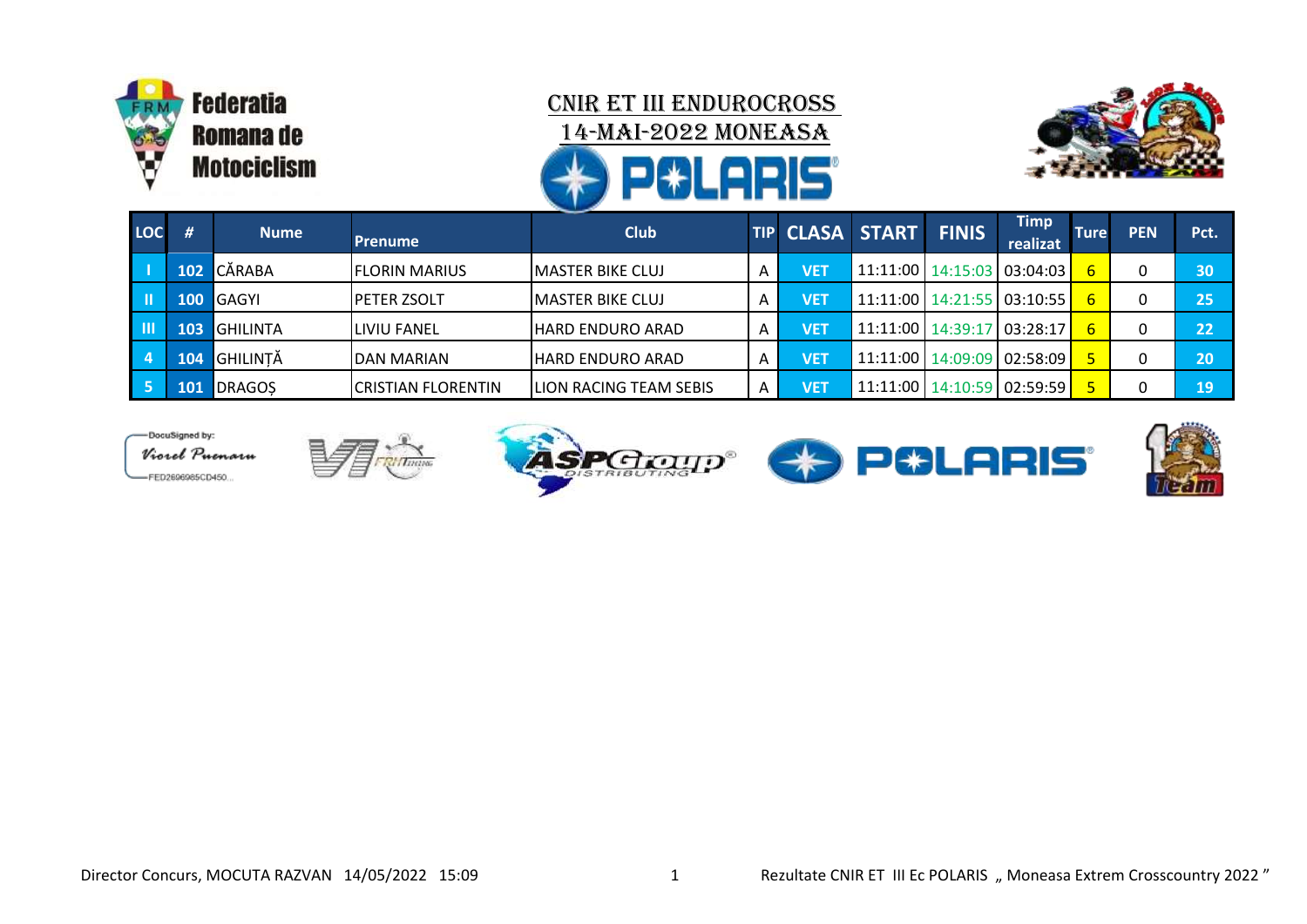



| LOC                        | #          | <b>Nume</b>      | <b>Prenume</b>           | <b>Club</b><br><b>TIP</b>       |   | <b>CLASA</b>  | <b>START</b>                   | <b>FINIS</b>                   | <b>Timp</b><br>realizat        | <b>Ture</b> | <b>PEN</b> | Pct. |
|----------------------------|------------|------------------|--------------------------|---------------------------------|---|---------------|--------------------------------|--------------------------------|--------------------------------|-------------|------------|------|
|                            |            |                  |                          |                                 |   |               |                                |                                |                                |             |            |      |
| $\mathsf{L}$               | 154        | <b>BARBOS</b>    | <b>GAVRIL DARIUS</b>     | IMASTER BIKE CLUJ               | B | <b>EXPERT</b> |                                |                                | 11:12:00   14:01:46   02:49:46 | 6           | 0          | 30   |
| LШ                         | 156        | <b>BUBOI</b>     | <b>COSMIN FLORIN</b>     | B<br>IBLACK RYDERS SIBIU        |   | <b>EXPERT</b> |                                | 11:12:00   14:05:45   02:53:45 |                                | 6           | 0          | 25   |
| $\blacksquare$             | 152        | <b>CONOPAN</b>   | <b>DANIEL</b>            | DIRT BIKE RIDERS BAIA MARE      |   | <b>EXPERT</b> |                                | 11:12:00   14:10:07   02:58:07 |                                | 6           | 0          | 22   |
| $\overline{4}$             | 153        | PASZTORKAI       | ARMAND ANTAL             | DIRT BIKE RIDERS BAIA MARE<br>B |   | <b>EXPERT</b> |                                | 11:12:00   14:10:47   02:58:47 |                                | 6           | 0          | 20   |
| $\overline{\phantom{0}}$ 5 | 151        | <b>IAMANDEIU</b> | <b>DORIN REMUS</b>       | LIDO CAMPINA                    |   | <b>EXPERT</b> | 11:12:00   13:16:13   02:04:13 |                                |                                |             | 0          | 19   |
| $\overline{\phantom{0}}$ 6 | 161        | <b>MOTI</b>      | TUDOR CRISTIAN           | <b>HAITA DEVA</b>               | B | <b>EXPERT</b> |                                | 11:12:00   13:28:02   02:16:02 |                                |             | 0          | 18   |
| $\overline{\phantom{a}}$ 7 | 160        | <b>IVAN</b>      | <b>CALIN SEBASTIAN</b>   | LION RACING TEAM SEBIS          | B | <b>EXPERT</b> |                                | 11:12:00   13:41:01   02:29:01 |                                |             | 0          | 17   |
| 8                          | 159        | LUPU             | <b>FLAVIUS</b>           | <b>HARD ENDURO ARAD</b>         | B | <b>EXPERT</b> |                                |                                | 11:12:00   11:20:33   00:08:33 |             | 0          | 16   |
| 9                          | <b>157</b> | <b>STURZA</b>    | <b>ALEXANDRU GABRIEL</b> | IMASTER BIKE CLUJ               | B | <b>EXPERT</b> |                                | 11:12:00   11:20:41   00:08:41 |                                |             | 0          | 15   |
| 10                         | 150        | <b>GHEORGHE</b>  | IGABRIEL                 | IACS ODOBESTI                   | B | <b>EXPERT</b> |                                |                                | 11:12:00   11:21:35   00:09:35 |             | 0          | 14   |

DocuSianed by: Viorel Puenaru -FED2696985CD450.





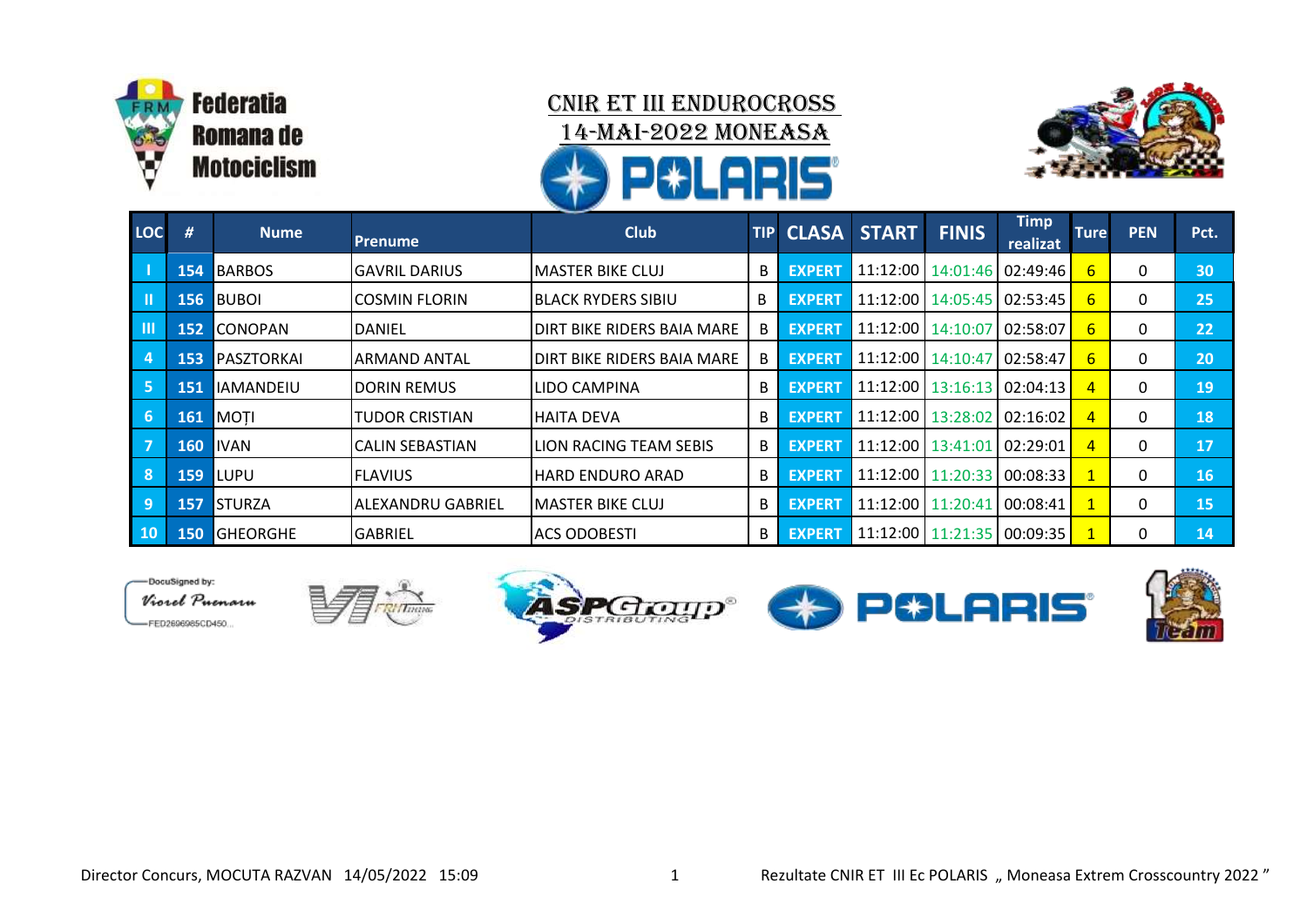



| <b>LOC</b>     | #   | <b>Nume</b>    | <b>Prenume</b>          | <b>Club</b>                   | <b>TIP</b>   | <b>CLASA</b> | <b>START</b>               | <b>FINIS</b>                   | <b>Timp</b><br>realizat | <b>Ture</b>    | <b>PEN</b> | Pct.            |
|----------------|-----|----------------|-------------------------|-------------------------------|--------------|--------------|----------------------------|--------------------------------|-------------------------|----------------|------------|-----------------|
|                | 206 | <b>DAVID</b>   | <b>IONUT EUGEN</b>      | <b>HAITA DEVA</b>             | C            | <b>HOBBY</b> |                            | 11:13:00 13:35:57              | 02:22:57                | 5              | 0          | 30              |
| Ш              |     | 212 GRECU      | <b>SORIN</b>            | <b>HAITA DEVA</b><br>C        |              | <b>HOBBY</b> |                            | 11:13:00   13:36:13   02:23:13 |                         | 5              | 0          | 25              |
| $\mathbf{m}$   | 205 | LELA           | <b>STEFAN</b>           | <b>LION RACING TEAM SEBIS</b> | C            | <b>HOBBY</b> |                            | 11:13:00   13:39:14   02:26:14 |                         | 5              | 0          | 22              |
| $\overline{4}$ | 224 | <b>IVAN</b>    | <b>CASIAN IONUT</b>     | <b>LION RACING TEAM SEBIS</b> | C            | <b>HOBBY</b> |                            | 11:13:00   13:48:10   02:35:10 |                         | 5              | 0          | 20              |
| 5              | 223 | <b>HARAGOS</b> | LAURENTIU ALEXANDRU     | <b>LION RACING TEAM SEBIS</b> | $\mathsf{C}$ | <b>HOBBY</b> |                            | 11:13:00   13:51:36   02:38:36 |                         | 5              | 0          | 19              |
| 6              | 207 | MOLNAR         | <b>ADAM ZSOLT</b>       | <b>HARD ENDURO MARAMURES</b>  | C            | <b>HOBBY</b> |                            | 11:13:00   13:53:01   02:40:01 |                         | 5              | 0          | 18              |
| $\overline{7}$ | 208 | <b>ORBAN</b>   | <b>ROBERT GABRIEL</b>   | <b>JITSU ZARNESTI</b>         | C            | <b>HOBBY</b> |                            | 11:13:00   13:54:20 02:41:20   |                         | -5             | 0          | 17              |
| 8              | 225 | PETRESCU       | <b>DARIUS BOGDAN</b>    | LION RACING TEAM SEBIS        | C            | <b>HOBBY</b> |                            | 11:13:00 14:01:30 02:48:30     |                         | 5              | 0          | 16              |
| 9              | 204 | BRETAN         | <b>FLORIN IOAN</b>      | <b>MASTER BIKE CLUJ</b>       | C            | <b>HOBBY</b> |                            | 11:13:00   14:03:52   02:50:52 |                         | 5              | 0          | 15              |
| 10             | 201 | <b>TUDUR</b>   | <b>ADRIAN</b>           | LION RACING TEAM SEBIS        | C.           | <b>HOBBY</b> |                            | 11:13:00   14:08:49   02:55:49 |                         | 5              | 0          | 14              |
| 11             | 216 | MORARIU        | <b>DANIEL IONUT</b>     | <b>HARD ENDURO ARAD</b>       | C            |              |                            | 11:13:00   13:37:05   02:24:05 |                         | $\overline{4}$ | 0          | 13              |
| $12$           | 221 | RANTA          | <b>CATALIN CORNELIU</b> | <b>HARD ENDURO ARAD</b>       | C            | <b>HOBBY</b> |                            | 11:13:00 13:37:12 02:24:12     |                         | $\overline{4}$ | 0          | 12 <sup>°</sup> |
| 13             | 203 | SERBAN         | <b>CATALIN FLORIN</b>   | <b>QUAD CLUB TIMISOARA</b>    | C            | <b>HOBBY</b> |                            | 11:13:00   13:39:36   02:26:36 |                         | $\overline{4}$ | 0          | 11              |
| 14             | 213 | <b>NAGY</b>    | <b>ISTVAN</b>           | LION RACING TEAM SEBIS        | C            | <b>HOBBY</b> |                            | 11:13:00 13:42:35 02:29:35     |                         | $\overline{4}$ | 0          | 10              |
| 15             | 210 | ROTARU         | EGIDIU                  | <b>JITSU ZARNESTI</b>         | C            | <b>HOBBY</b> |                            | 11:13:00   13:43:47   02:30:47 |                         | 4              | 0          | $\overline{9}$  |
| <b>16</b>      | 211 | <b>CACUCI</b>  | <b>DORIN GHEORGHE</b>   | LION RACING TEAM SEBIS        | $\mathsf{C}$ | <b>HOBBY</b> |                            | 11:13:00   13:50:39   02:37:39 |                         | $\overline{4}$ | 0          | 8               |
| 17             |     | 226 BOICIUC    | <b>VASILICA MARIUS</b>  | <b>HARD ENDURO ARAD</b>       | $\mathsf{C}$ | <b>HOBBY</b> |                            | 11:13:00   13:52:31   02:39:31 |                         | $\overline{4}$ | 0          | $\overline{7}$  |
| 18             | 209 | PUCHIANU       | ALEXANDRU               | <b>JITSU ZARNESTI</b>         | C            | <b>HOBBY</b> |                            | 11:13:00 14:11:35 02:58:35     |                         | $\overline{4}$ | 0          | 6               |
| 19             | 220 | PETRUT         | CALIN OCTAVIAN          | LION RACING TEAM SEBIS        | C            | <b>HOBBY</b> |                            | 11:13:00   12:45:14   01:32:14 |                         | 3              | 0          | 5 <sub>1</sub>  |
| 20             |     | 215 HORVATH    | <b>JOZSEF</b>           | LION RACING TEAM SEBIS        | $\mathsf{C}$ | <b>HOBBY</b> | 11:13:00 13:32:28 02:19:28 |                                |                         | 3              | 0          | 4               |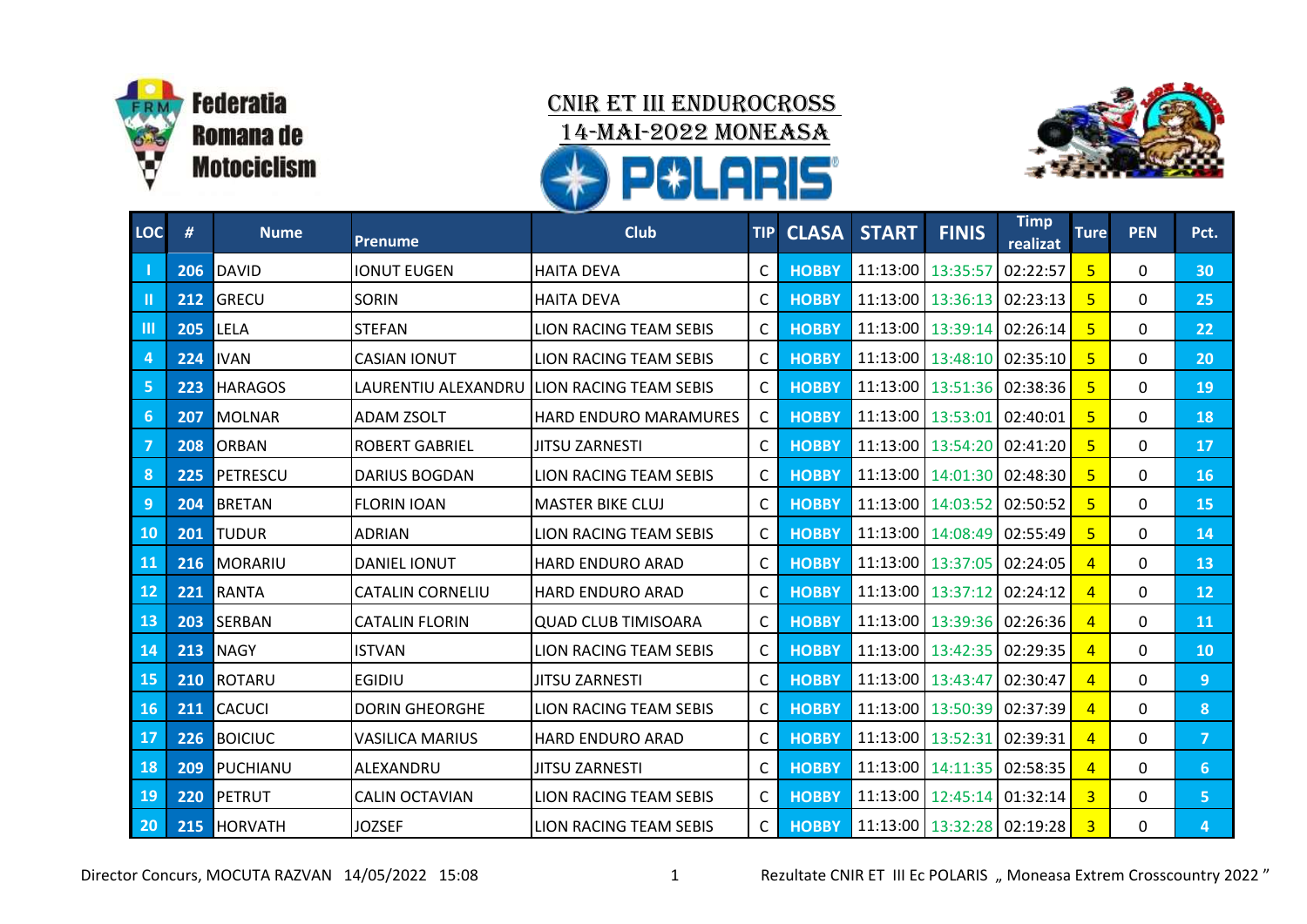



| <b>LOC</b> |                  | <b>Nume</b>    | <b>Prenume</b>        | <b>Club</b>                    |  |              | <b>TIP CLASA START FINIS</b>          |  | Timp<br>realizat | <b>Ture</b> | <b>PEN</b> | Pct. |
|------------|------------------|----------------|-----------------------|--------------------------------|--|--------------|---------------------------------------|--|------------------|-------------|------------|------|
|            | 214 <sub>1</sub> | <b>HORVATH</b> | <b>CSABA</b>          | <b>LION RACING TEAM SEBIS</b>  |  | <b>HOBBY</b> | 11:13:00   13:58:23   02:45:23        |  |                  |             |            |      |
| 22         | 217              | <b>LAPATI</b>  | IALEXANDRU            | <b>LION RACING TEAM SEBIS</b>  |  | <b>HOBBY</b> | $\mid$ 11:13:00   14:11:41   02:58:41 |  |                  |             |            |      |
| 23         |                  | 218 APATI      | <b>IDENIS ADRIAN</b>  | <b>ILION RACING TEAM SEBIS</b> |  | <b>HOBBY</b> | 11:13:00   14:36:44   03:23:44        |  |                  |             |            |      |
|            | 219 <sub>1</sub> | <b>INAGHI</b>  | <b>IFELIX DUMITRU</b> | <b>ILION RACING TEAM SEBIS</b> |  |              | 11:13:00   13:07:46   01:54:46        |  |                  |             |            |      |

-DocuSigned by: Viorel Puenaru -FED2696985CD450.







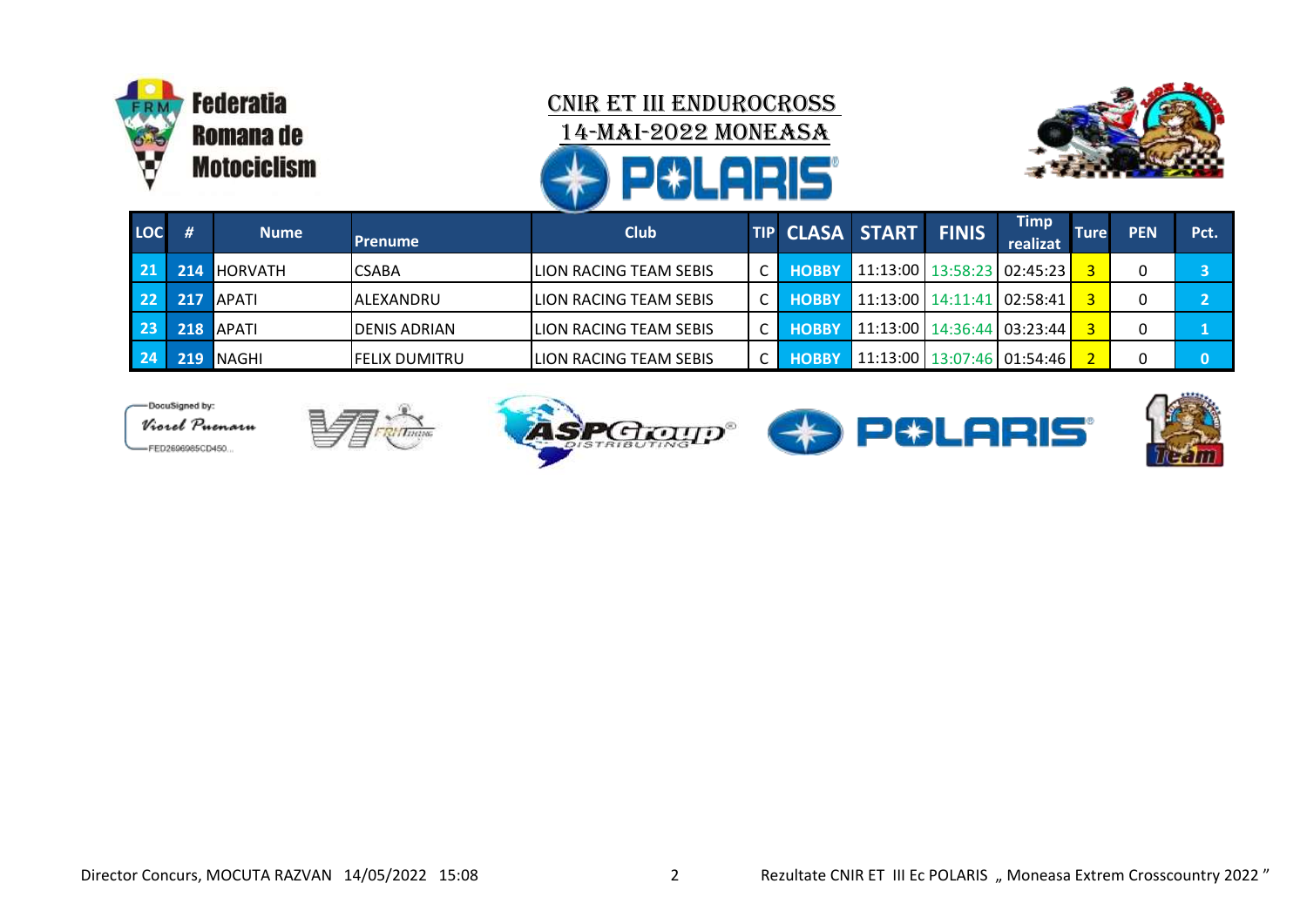| <b>MOTO</b>  |            |                      |                  |  |  |  |  |  |  |  |
|--------------|------------|----------------------|------------------|--|--|--|--|--|--|--|
| <b>TURA</b>  | #          | <b>ORA</b>           | <b>TIMP TURA</b> |  |  |  |  |  |  |  |
| <b>START</b> | 3          | 11:10:00             |                  |  |  |  |  |  |  |  |
|              | 3          | 11:18:38             | 00:08:38         |  |  |  |  |  |  |  |
|              | 3          | 11:55:42             | 00:37:04         |  |  |  |  |  |  |  |
|              | 3          | 12:31:51             | 00:36:09         |  |  |  |  |  |  |  |
|              | 3          | 13:07:39             | 00:35:48         |  |  |  |  |  |  |  |
|              | 3          | 13:41:18             | 00:33:39         |  |  |  |  |  |  |  |
| 3F           | 3          | 14:14:25             | 00:33:07         |  |  |  |  |  |  |  |
| <b>START</b> | 4          | 11:10:00             |                  |  |  |  |  |  |  |  |
|              | 4          | 11:19:09             | 00:09:09         |  |  |  |  |  |  |  |
|              | 4          | 11:53:58             | 00:34:49         |  |  |  |  |  |  |  |
|              | 4          | 12:26:01             | 00:32:03         |  |  |  |  |  |  |  |
|              | 4          | 12:58:50             | 00:32:49         |  |  |  |  |  |  |  |
|              | 4          | 13:28:26             | 00:29:36         |  |  |  |  |  |  |  |
| 4F           | 4          | 13:59:04             | 00:30:39         |  |  |  |  |  |  |  |
| <b>START</b> | 100        | 11:11:00             |                  |  |  |  |  |  |  |  |
|              | 100        | 11:20:06             | 00:09:06         |  |  |  |  |  |  |  |
|              | 100        | 11:57:31             | 00:37:25         |  |  |  |  |  |  |  |
|              | 100        | 12:32:42             | 00:35:11         |  |  |  |  |  |  |  |
|              | 100        | 13:07:33             | 00:34:51         |  |  |  |  |  |  |  |
|              | 100        | 13:43:42             | 00:36:09         |  |  |  |  |  |  |  |
| 100F         | 100        | 14:21:55             | 00:38:13         |  |  |  |  |  |  |  |
| <b>START</b> | 101        | 11:11:00             |                  |  |  |  |  |  |  |  |
|              | 101        | 11:22:51             | 00:11:51         |  |  |  |  |  |  |  |
|              | 101        | 12:09:32             | 00:46:40         |  |  |  |  |  |  |  |
|              | 101        | 12:51:57             | 00:42:26         |  |  |  |  |  |  |  |
|              | 101        | 13:31:14             | 00:39:16         |  |  |  |  |  |  |  |
| 101F         | 101        | 14:10:59             | 00:39:46         |  |  |  |  |  |  |  |
| <b>START</b> | 102        | 11:11:00             |                  |  |  |  |  |  |  |  |
|              | 102        | 11:20:01             | 00:09:01         |  |  |  |  |  |  |  |
|              | 102        | 11:57:24             | 00:37:24         |  |  |  |  |  |  |  |
|              |            |                      | 00:35:03         |  |  |  |  |  |  |  |
|              | 102        | 12:32:27             | 00:34:20         |  |  |  |  |  |  |  |
|              | 102<br>102 | 13:06:47             | 00:34:57         |  |  |  |  |  |  |  |
| 102F         | 102        | 13:41:44<br>14:15:03 |                  |  |  |  |  |  |  |  |
|              |            |                      | 00:33:19         |  |  |  |  |  |  |  |
| START        | 103        | 11:11:00             | 00:09:52         |  |  |  |  |  |  |  |
|              | 103        | 11:20:52             |                  |  |  |  |  |  |  |  |
|              | 103        | 12:00:27             | 00:39:35         |  |  |  |  |  |  |  |
|              | 103        | 12:38:14             | 00:37:47         |  |  |  |  |  |  |  |
|              | 103        | 13:14:08             | 00:35:54         |  |  |  |  |  |  |  |
|              | 103        | 13:53:21             | 00:39:13         |  |  |  |  |  |  |  |
| 103F         | 103        | 14:39:17             | 00:45:56         |  |  |  |  |  |  |  |
| <b>START</b> | 104        | 11:11:00             |                  |  |  |  |  |  |  |  |
|              | 104        | 11:21:53             | 00:10:53         |  |  |  |  |  |  |  |
|              | 104        | 12:10:01             | 00:48:08         |  |  |  |  |  |  |  |
|              | 104        | 12:51:49             | 00:41:48         |  |  |  |  |  |  |  |
|              | 104        | 13:31:46             | 00:39:56         |  |  |  |  |  |  |  |
| 104F         | 104        | 14:09:09             | 00:37:23         |  |  |  |  |  |  |  |
| <b>START</b> | 150        | 11:12:00             |                  |  |  |  |  |  |  |  |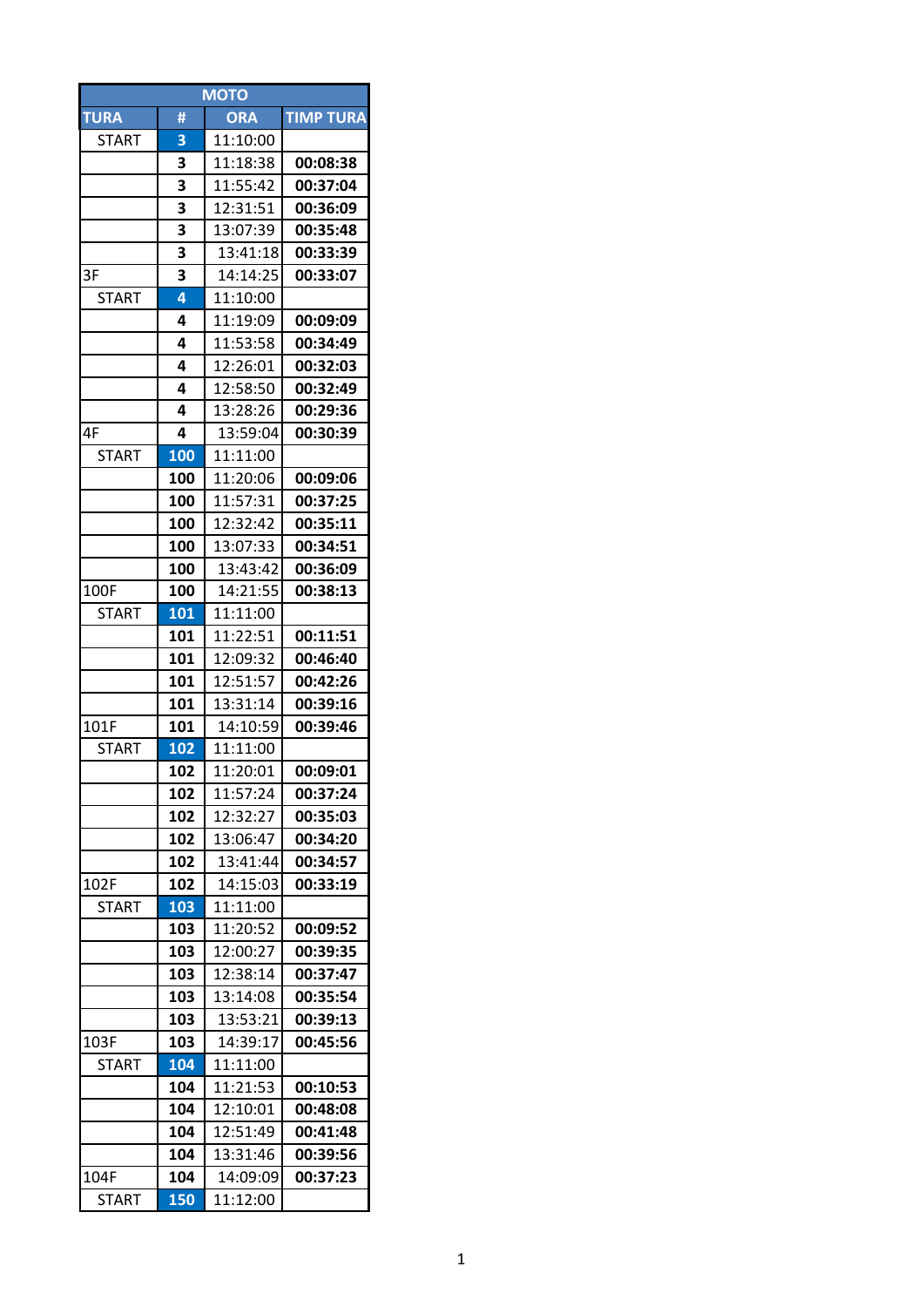| 150F         | 150 | 11:21:35 | 00:09:35 |
|--------------|-----|----------|----------|
| <b>START</b> | 151 | 11:12:00 |          |
|              | 151 | 11:22:20 | 00:10:20 |
|              | 151 | 12:01:02 | 00:38:41 |
|              | 151 | 12:38:02 | 00:37:00 |
| 151F         | 151 | 13:16:13 | 00:38:11 |
| <b>START</b> | 152 | 11:12:00 |          |
|              | 152 | 11:21:20 | 00:09:20 |
|              | 152 | 11:57:00 | 00:35:40 |
|              | 152 | 12:32:05 | 00:35:05 |
|              | 152 | 13:05:34 | 00:33:28 |
|              | 152 | 13:38:14 | 00:32:40 |
| 152F         | 152 | 14:10:07 | 00:31:53 |
| <b>START</b> | 153 | 11:12:00 |          |
|              | 153 | 11:21:26 | 00:09:26 |
|              | 153 | 11:57:16 | 00:35:49 |
|              | 153 | 12:32:22 | 00:35:06 |
|              | 153 | 13:05:52 | 00:33:29 |
|              | 153 | 13:38:34 | 00:32:43 |
| 153F         | 153 | 14:10:47 | 00:32:13 |
| <b>START</b> | 154 | 11:12:00 |          |
|              | 154 | 11:21:02 | 00:09:02 |
|              | 154 | 11:54:37 | 00:33:35 |
|              | 154 | 12:26:58 | 00:32:21 |
|              | 154 | 12:58:54 | 00:31:55 |
|              | 154 | 13:30:38 | 00:31:44 |
|              |     |          |          |
| 154F         | 154 | 14:01:46 | 00:31:08 |
| <b>START</b> | 156 | 11:12:00 |          |
|              | 156 | 11:21:10 | 00:09:10 |
|              | 156 | 11:54:02 | 00:32:53 |
|              | 156 | 12:27:17 | 00:33:15 |
|              | 156 | 12:59:45 | 00:32:28 |
|              | 156 | 13:32:37 | 00:32:52 |
| 156F         | 156 | 14:05:45 | 00:33:08 |
| <b>START</b> | 157 | 11:12:00 |          |
| 157F         | 157 | 11:20:41 | 00:08:41 |
| <b>START</b> | 159 | 11:12:00 |          |
| 159F         | 159 | 11:20:33 | 00:08:33 |
| <b>START</b> | 160 | 11:12:00 |          |
|              | 160 | 11:22:38 | 00:10:38 |
|              | 160 | 12:10:26 | 00:47:47 |
|              | 160 | 12:56:01 | 00:45:36 |
| 160F         | 160 | 13:41:01 | 00:44:59 |
| <b>START</b> | 161 | 11:12:00 |          |
|              | 161 | 11:22:25 | 00:10:25 |
|              | 161 | 12:06:38 | 00:44:13 |
|              | 161 | 12:49:12 | 00:42:34 |
| 161F         | 161 | 13:28:02 | 00:38:50 |
| <b>START</b> | 201 | 11:13:00 |          |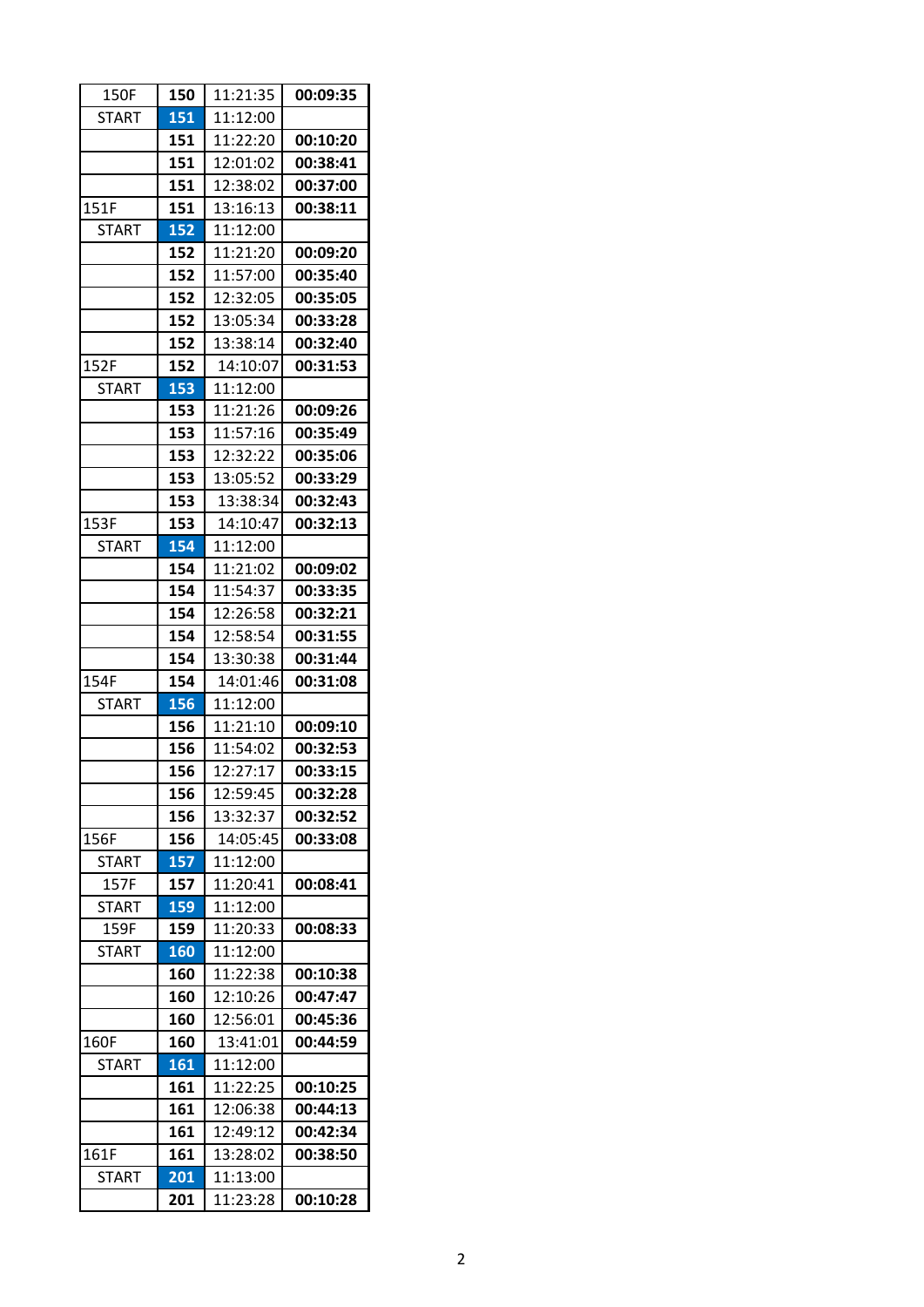|              | 201 | 12:05:29 | 00:42:01 |
|--------------|-----|----------|----------|
|              | 201 | 12:47:59 | 00:42:30 |
|              | 201 | 13:28:43 | 00:40:45 |
| 201F         | 201 | 14:08:49 | 00:40:06 |
| <b>START</b> | 203 | 11:13:00 |          |
|              | 203 | 11:23:20 | 00:10:20 |
|              | 203 | 12:09:53 | 00:46:32 |
|              | 203 | 12:57:44 | 00:47:52 |
| 203F         | 203 | 13:39:36 | 00:41:52 |
| <b>START</b> | 204 | 11:13:00 |          |
|              | 204 | 11:23:47 | 00:10:47 |
|              | 204 | 12:05:01 | 00:41:14 |
|              | 204 | 12:44:30 | 00:39:29 |
|              | 204 | 13:25:21 | 00:40:51 |
| 204F         | 204 | 14:03:52 | 00:38:32 |
| <b>START</b> | 205 | 11:13:00 |          |
|              | 205 | 11:22:56 | 00:09:56 |
|              | 205 | 11:57:39 | 00:34:43 |
|              | 205 | 12:31:41 | 00:34:02 |
|              | 205 | 13:06:02 | 00:34:21 |
| 205F         | 205 | 13:39:14 | 00:33:12 |
| <b>START</b> | 206 | 11:13:00 |          |
|              | 206 | 11:21:40 | 00:08:40 |
|              | 206 | 11:56:29 | 00:34:49 |
|              | 206 | 12:30:45 | 00:34:16 |
|              | 206 | 13:04:20 | 00:33:35 |
| 206F         | 206 | 13:35:57 | 00:31:38 |
| <b>START</b> | 207 | 11:13:00 |          |
|              | 207 | 11:23:41 | 00:10:41 |
|              | 207 | 12:03:29 | 00:39:49 |
|              | 207 | 12:40:56 | 00:37:27 |
|              | 207 | 13:17:19 | 00:36:23 |
| 207F         | 207 | 13:53:01 | 00:35:42 |
| <b>START</b> | 208 | 11:13:00 |          |
|              | 208 | 11:22:12 | 00:09:12 |
|              | 208 | 12:02:19 | 00:40:07 |
|              | 208 | 12:40:22 | 00:38:04 |
|              | 208 | 13:17:41 | 00:37:19 |
| 208F         | 208 | 13:54:20 | 00:36:39 |
| <b>START</b> | 209 | 11:13:00 |          |
|              | 209 | 11:26:25 | 00:13:25 |
|              | 209 | 12:27:45 | 01:01:20 |
|              | 209 | 13:18:20 | 00:50:35 |
| 209F         | 209 | 14:11:35 | 00:53:15 |
| START        | 210 | 11:13:00 |          |
|              | 210 | 11:24:56 | 00:11:56 |
|              | 210 | 12:11:21 | 00:46:25 |
|              | 210 | 12:57:03 | 00:45:42 |
| 210F         | 210 | 13:43:47 | 00:46:44 |
| <b>START</b> | 211 | 11:13:00 |          |
|              |     |          |          |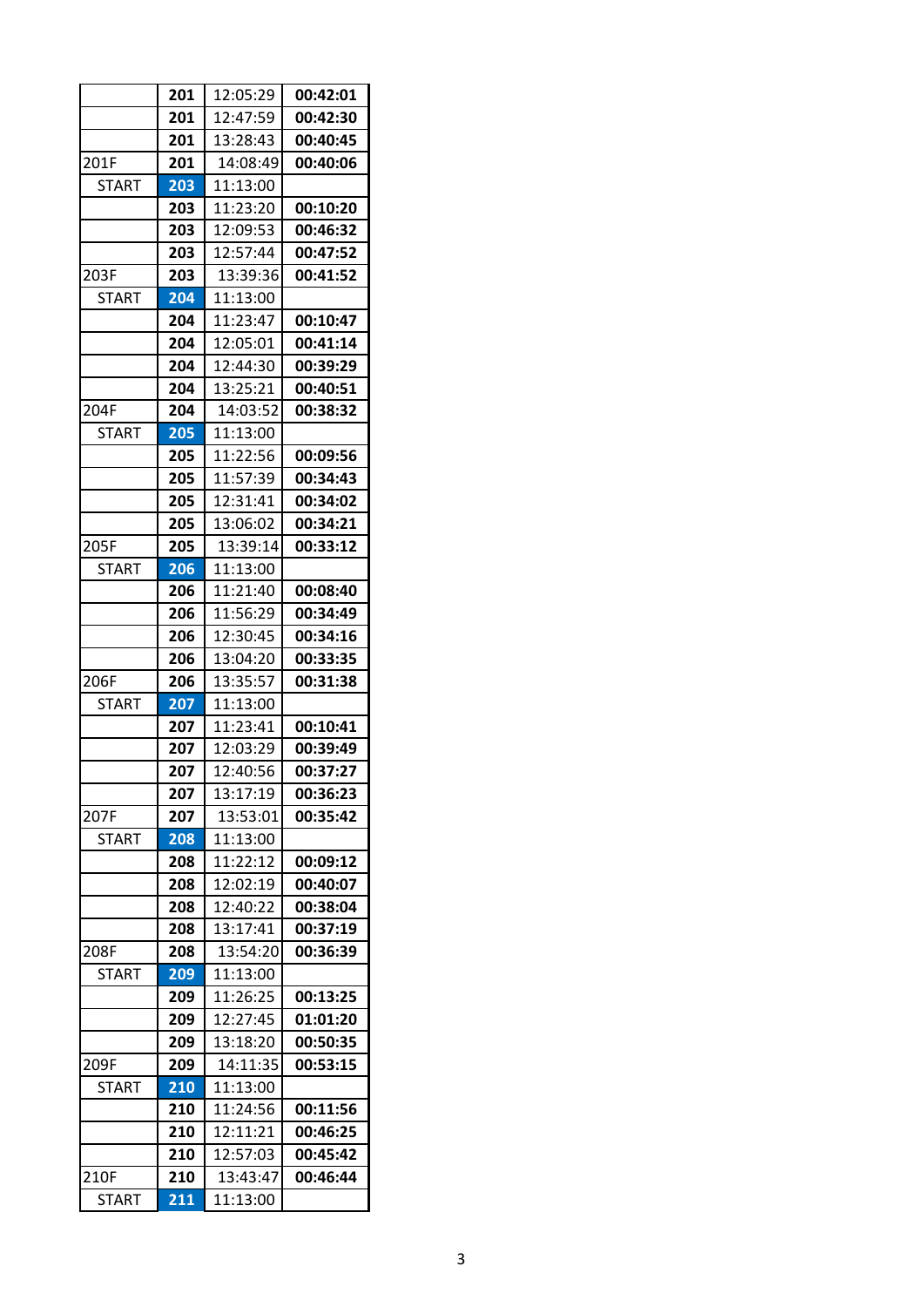|              | 211 | 11:25:52 | 00:12:52 |
|--------------|-----|----------|----------|
|              | 211 | 12:17:37 | 00:51:45 |
|              | 211 | 13:04:09 | 00:46:32 |
| 211F         | 211 | 13:50:39 | 00:46:31 |
| <b>START</b> | 212 | 11:13:00 |          |
|              | 212 | 11:21:46 | 00:08:46 |
|              | 212 | 11:58:01 | 00:36:15 |
|              | 212 | 12:31:32 | 00:33:31 |
|              | 212 | 13:04:29 | 00:32:57 |
| 212F         | 212 | 13:36:13 | 00:31:44 |
| <b>START</b> | 213 | 11:13:00 |          |
|              | 213 | 11:23:35 | 00:10:35 |
|              | 213 | 12:10:35 | 00:46:59 |
|              | 213 | 12:54:12 | 00:43:37 |
| 213F         | 213 | 13:42:35 | 00:48:23 |
| <b>START</b> | 214 | 11:13:00 |          |
|              | 214 | 11:29:46 | 00:16:46 |
|              | 214 | 12:40:34 | 01:10:47 |
| 214F         | 214 | 13:58:23 | 01:17:49 |
| <b>START</b> | 215 | 11:13:00 |          |
|              | 215 | 11:24:43 | 00:11:43 |
|              | 215 | 12:34:21 | 01:09:38 |
| 215F         | 215 | 13:32:28 | 00:58:06 |
| <b>START</b> | 216 | 11:13:00 |          |
|              | 216 | 11:25:40 | 00:12:40 |
|              | 216 | 12:11:56 | 00:46:15 |
|              | 216 | 12:55:30 | 00:43:35 |
| 216F         | 216 | 13:37:05 | 00:41:35 |
| START        | 217 | 11:13:00 |          |
|              | 217 | 11:31:39 | 00:18:39 |
|              | 217 | 12:50:44 | 01:19:05 |
| 217F         | 217 | 14:11:41 | 01:20:57 |
| <b>START</b> | 218 | 11:13:00 |          |
|              | 218 | 11:30:10 | 00:17:10 |
|              | 218 | 13:01:51 | 01:31:41 |
| 218F         | 218 | 14:36:44 | 01:34:54 |
| START        | 219 | 11:13:00 |          |
|              | 219 | 11:33:36 | 00:20:36 |
| 219F         | 219 | 13:07:46 | 01:34:09 |
| <b>START</b> | 220 | 11:13:00 |          |
|              | 220 | 11:23:11 | 00:10:11 |
|              | 220 | 12:04:07 | 00:40:56 |
| 220F         | 220 | 12:45:14 | 00:41:07 |
| START        | 221 | 11:13:00 |          |
|              | 221 | 11:25:06 | 00:12:06 |
|              | 221 | 12:12:32 | 00:47:26 |
|              | 221 | 12:56:49 | 00:44:17 |
| 221F         | 221 | 13:37:12 | 00:40:23 |
| START        | 223 | 11:13:00 |          |
|              | 223 | 11:23:05 | 00:10:05 |